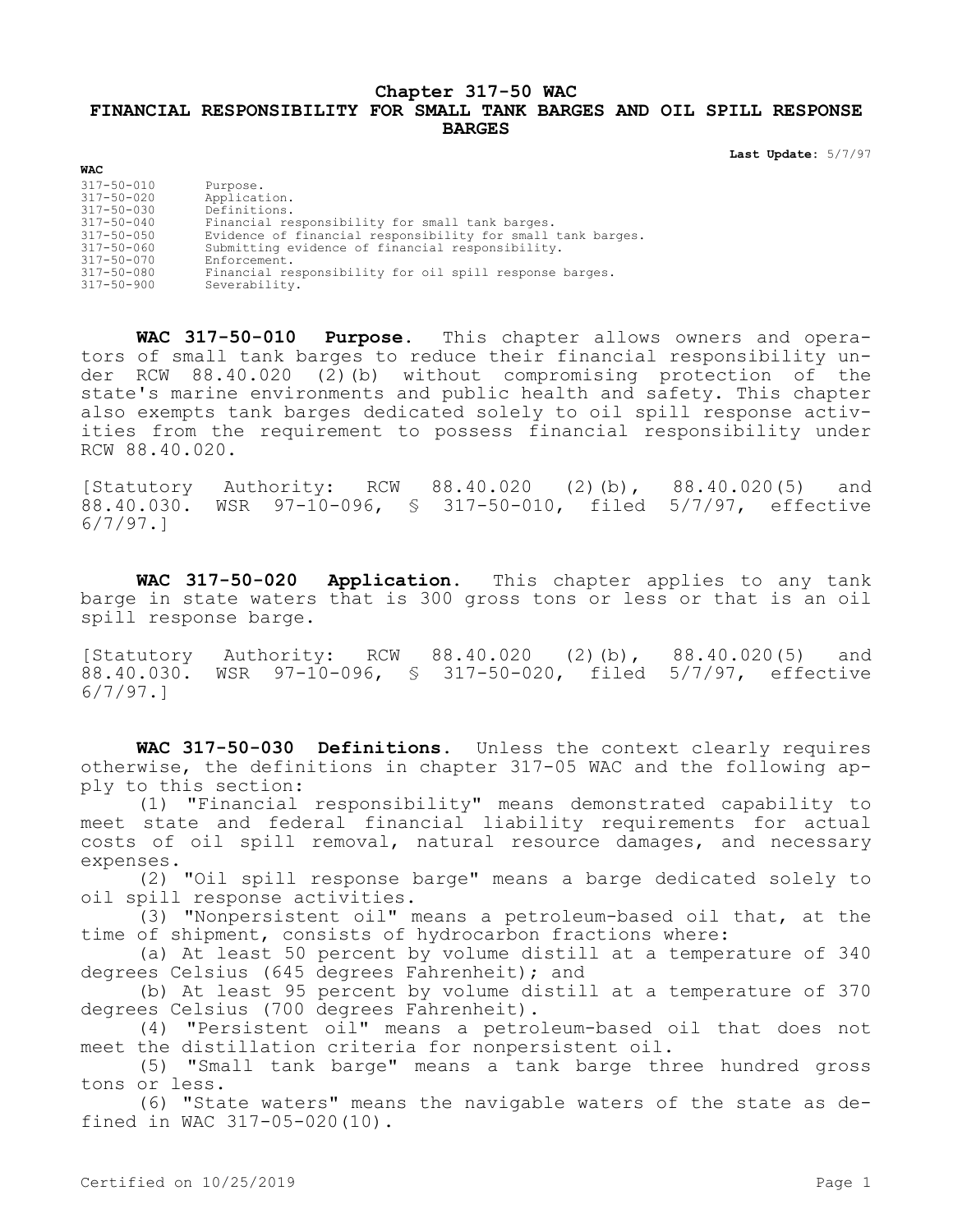(7) "Tank barge" means a tank vessel without a means of self-propulsion or a self-propelled tank vessel less than forty meters (one hundred and thirty feet) in overall length.

(8) "Tank vessel" means a ship that is constructed or adapted to carry, or that carries, oil in bulk as cargo or cargo residue, and that:

(a) Operates on the waters of the state; or

(b) Transfers oil in a port or place subject to the jurisdiction of this state.

A ship is constructed or adapted to carry oil in bulk as cargo or cargo residue if authorized to do so under the ship's certification or classification. A vessel carries oil as cargo or cargo residue if the oil is carried for dispensing to other vessels or equipment off the vessel, or for delivery from point to point, regardless of whether direct compensation for carriage is involved. A vessel being used to collect spilled oil from the water, and that may have some recovered oil storage capacity, does not carry oil as cargo.

[Statutory Authority: RCW 88.40.020 (2)(b), 88.40.020(5) and 88.40.030. WSR 97-10-096, § 317-50-030, filed 5/7/97, effective 6/7/97.]

**WAC 317-50-040 Financial responsibility for small tank barges.**  (1) An owner or operator of a small tank barge covered by an oil spill prevention plan on file with the office in compliance with chapter 317-21 WAC shall possess financial responsibility in the amount determined under subsection (2) of this section. If the owner's or operator's oil spill prevention plan is disapproved by the office or voluntarily withdrawn, the owner or operator shall possess financial responsibility in the amount of at least five hundred million dollars (\$500,000,000).

(2) Financial responsibility for a small tank barge is the greater of two million dollars (\$2,000,000) or:

(a) For tank barges certified to carry persistent oil, \$3000 per barrel of the barge's total capacity, or if assigned a load line under 46 C.F.R. Parts 42 or 44, per barrel of allowed capacity; or

(b) For tank barges certified to carry nonpersistent oil, \$1,500 per barrel of the barge's total capacity, or if assigned a load line under 46 C.F.R. Parts 42 or 44, per barrel of allowed capacity.

[Statutory Authority: RCW 88.40.020 (2)(b), 88.40.020(5) and 88.40.030. WSR 97-10-096, § 317-50-040, filed 5/7/97, effective 6/7/97.]

**WAC 317-50-050 Evidence of financial responsibility for small tank barges.** Evidence of financial responsibility for a small tank barge may be one or a combination of the following:

(1) A current and valid certificate of enrollment in a Protection and Indemnity Mutual Association.

(2) A current and valid Master Certificate of Financial Responsibility issued by the US Coast Guard under 33 C.F.R. §138.110 and a copy of the letter of insurance, enrollment or other summary of coverage provided by the guarantor for which the Master Certificate is issued.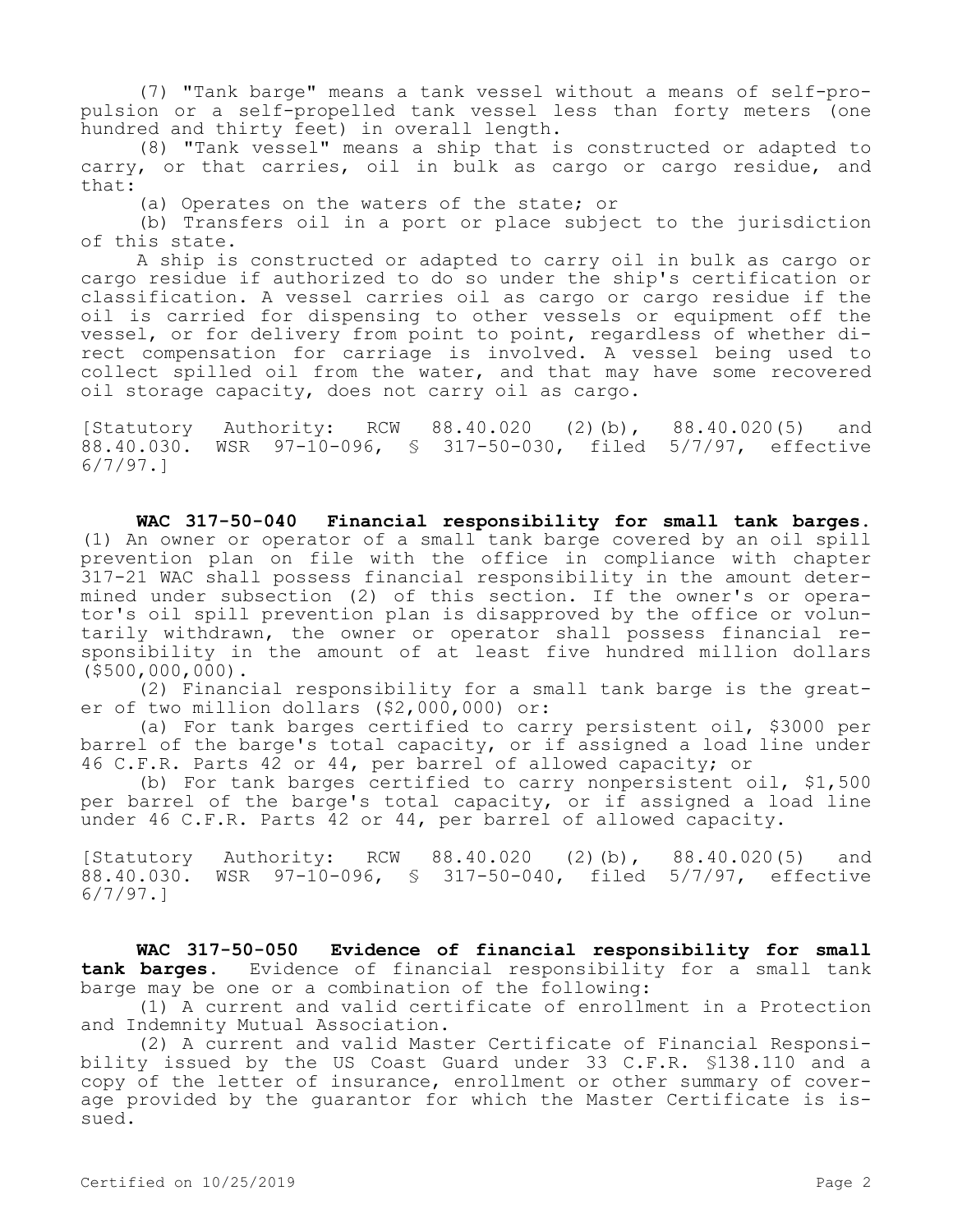(3) A copy of a policy issued by the Water Quality Insurance Syndicate (WQIS) or a certificate of insurance evidencing placement with WQIS issued by a licensed broker that includes at a minimum:

(a) The term of the policy;

(b) The amount of deductible or similar retention of liability; and

(c) A description of the coverage limits in relation to a vessel oil spill.

(4) The office may consider other evidence of financial responsibility if the owner or operator demonstrates the financial ability to meet state and federal financial liability for the actual costs for removal of oil spills, for natural resource damages, and necessary expenses. Acceptable evidence is a written opinion, based on Generally Accepted Accounting Principles in the United States (GAAP), signed by an independent certified public accountant licensed to practice in the United States that the coverage meets the standards of 33 C.F.R. §138.80 for the amount required by WAC 317-50-040(2).

[Statutory Authority: RCW 88.40.020 (2)(b), 88.40.020(5) and 88.40.030. WSR 97-10-096, § 317-50-050, filed 5/7/97, effective 6/7/97.]

**WAC 317-50-060 Submitting evidence of financial responsibility.**  (1) A small tank barge owner or operator shall submit evidence that demonstrates financial responsibility under WAC 317-50-040 for each barge entering or operating in Washington waters. The evidence must be included in the oil spill prevention plan submitted under chapter 317-21 WAC and on file with the office twenty-four hours before the barge enters Washington waters.

(2) The following are considered significant changes for the purpose of updating a barge's oil spill prevention plan under WAC  $317 - 21 - 530:$ 

- (a) A change in the term or amount of coverage;
- (b) A change in the type of coverage;
- (c) Termination of coverage;
- (d) A new coverage provider; and

(e) A change that may affect the opinion of the independent certified public accountant submitted to the office under WAC  $317 - 50 - 050(4)$ .

[Statutory Authority: RCW 88.40.020 (2)(b), 88.40.020(5) and 88.40.030. WSR 97-10-096, § 317-50-060, filed 5/7/97, effective 6/7/97.]

**WAC 317-50-070 Enforcement.** A small tank barge owner or operator who fails to comply with the provisions of this chapter and any order or directive issued by the office requiring compliance with this chapter may be subject to any or all of the following:

(1) Assessment of a civil penalty of up to \$100,000 per day for each day the owner or operator's barge is found without evidence of financial responsibility required under this chapter;

(2) Disapproval of the owner's or operator's oil spill prevention plan under chapter 317-21 WAC;

(3) Referral for prosecution under RCW 88.46.080;

(4) Denial of entry into state waters.